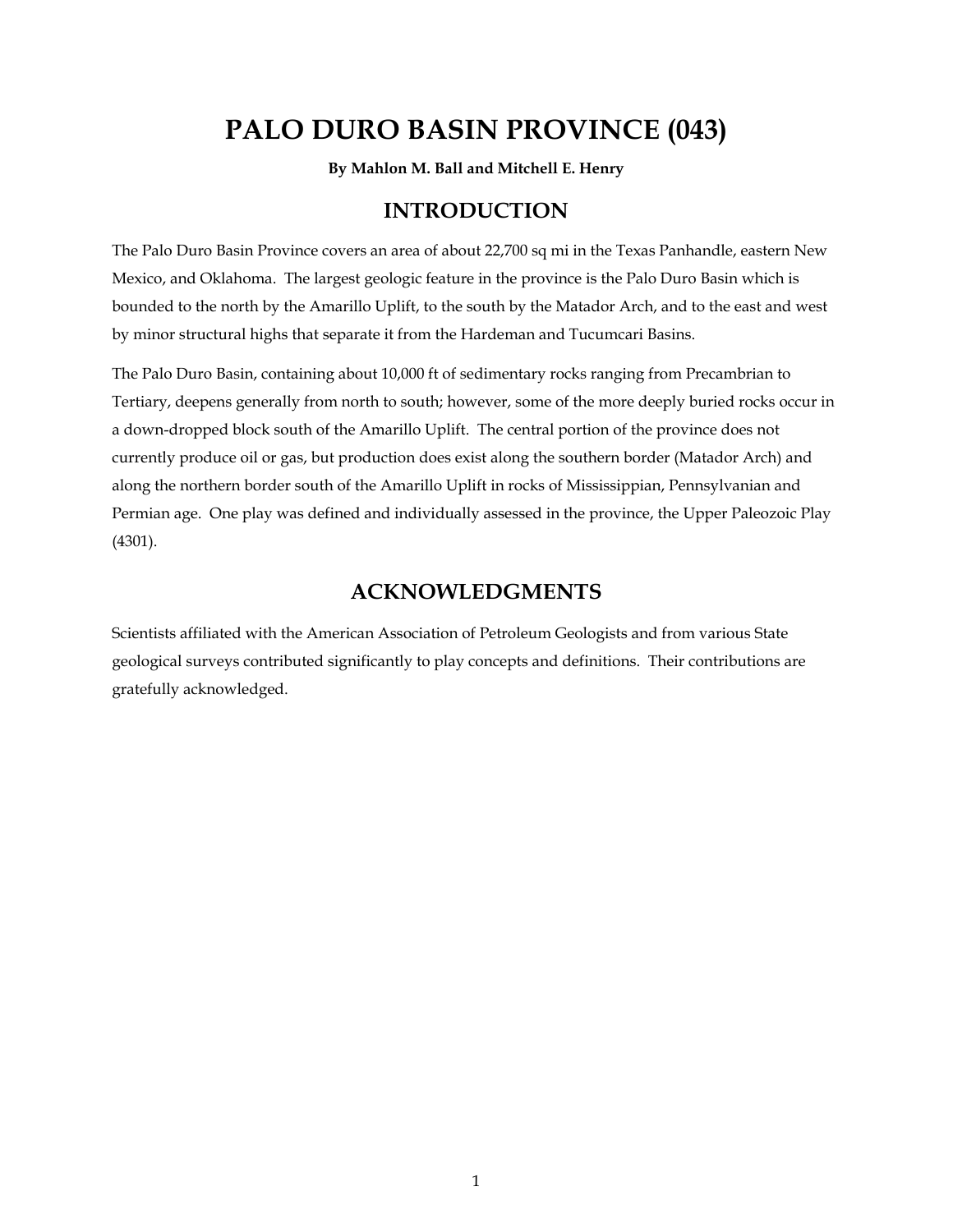# **CONVENTIONAL PLAYS**

#### **4301. UPPER PALEOZOIC PLAY**

The definitive characteristics of this play are its setting in the central portion of the Palo Duro Basin and the Pennsylvanian and Permian ages of its reservoirs. The main weakness of this play is apparent lack of source rock.

**Reservoirs**: Reservoirs are mainly of granite wash with a limited amount of limestone. Ages include Pennsylvanian and Permian. Porosities range from 10 to 18 percent, and permeabilities range from 30 to over 600 mD. Drilling depths vary between 3,500 and 7,100 ft.

**Source rocks**: The source of this play's oil and gas is unknown. The deepest local structural depression is the Wittenburg Trough, where sediment-rock thicknesses reach 9,000 ft.

**Timing and migration of hydrocarbons**: Traps, reservoirs, and seals were all in existence by the end of Permian time. It follows that maturation and migration commenced at some later time and may continue to the present.

**Traps**: Traps are predominantly structural, with four of six fields listing anticlines as the controlling structure.

**Exploration status**: The production from this play through 1990 consists of 15.5 MMBO and 16 BCFG. Of the play's five oil fields, Manante, discovered in 1969, is the largest with a production of 44 MMBO. Kerrick, discovered in 1954, is the play's only gas field and has produced 16 BCFG. The first oil discovery occurred in 1954 but four of the play's oil fields were discovered in 1979-1983. The lack of identifiable source rocks in this play probably explains the relatively small size and number of its hydrocarbon accumulations.

**Resource potential:** Apparent lack of source rock limits potential for discoveries in this play.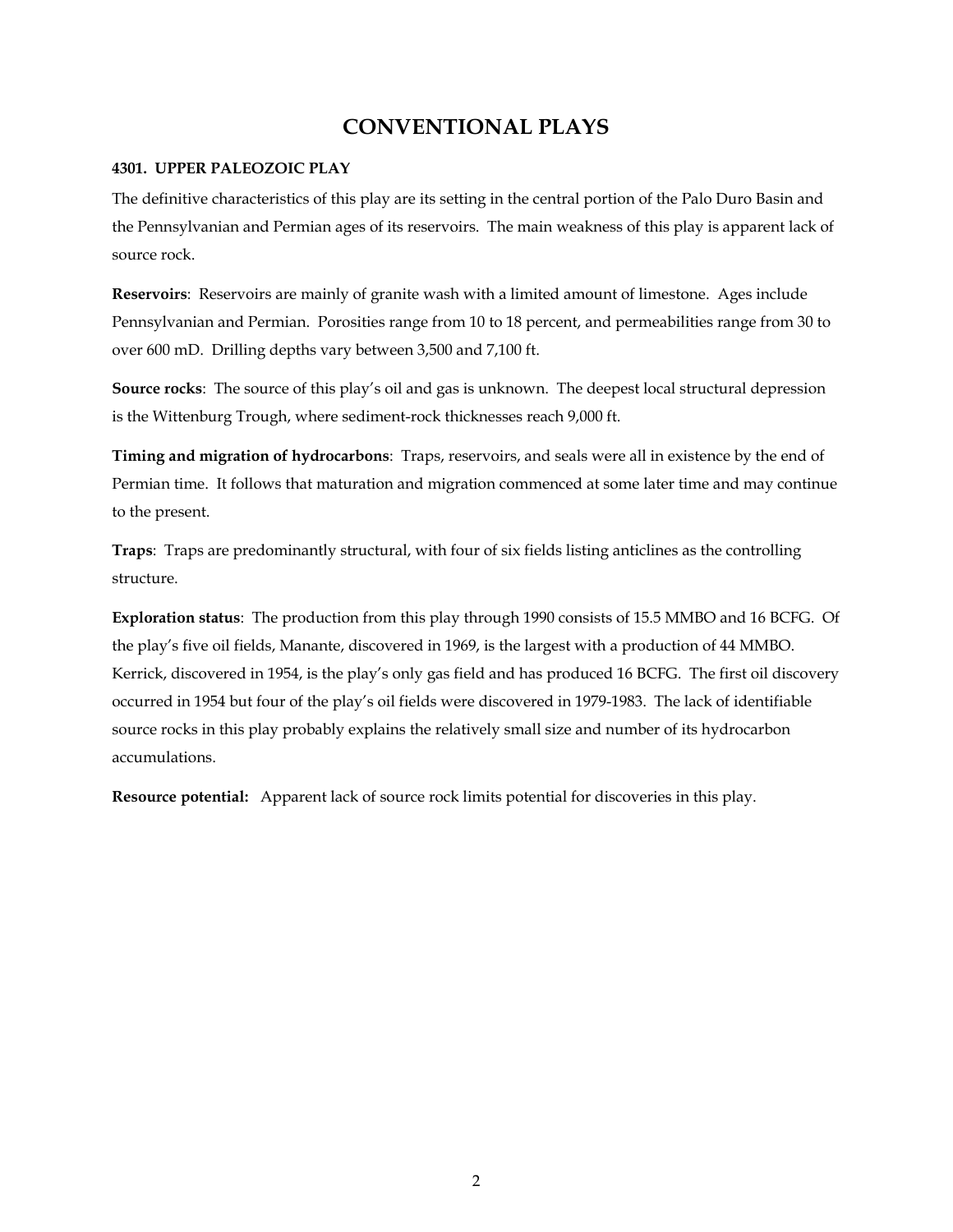# **UNCONVENTIONAL PLAYS**

There are no unconventional plays described in this province report. However, unconventional plays listed in the surrounding provinces may include parts of this province. Individual unconventional plays are usually discussed under the province in which the play is principally located.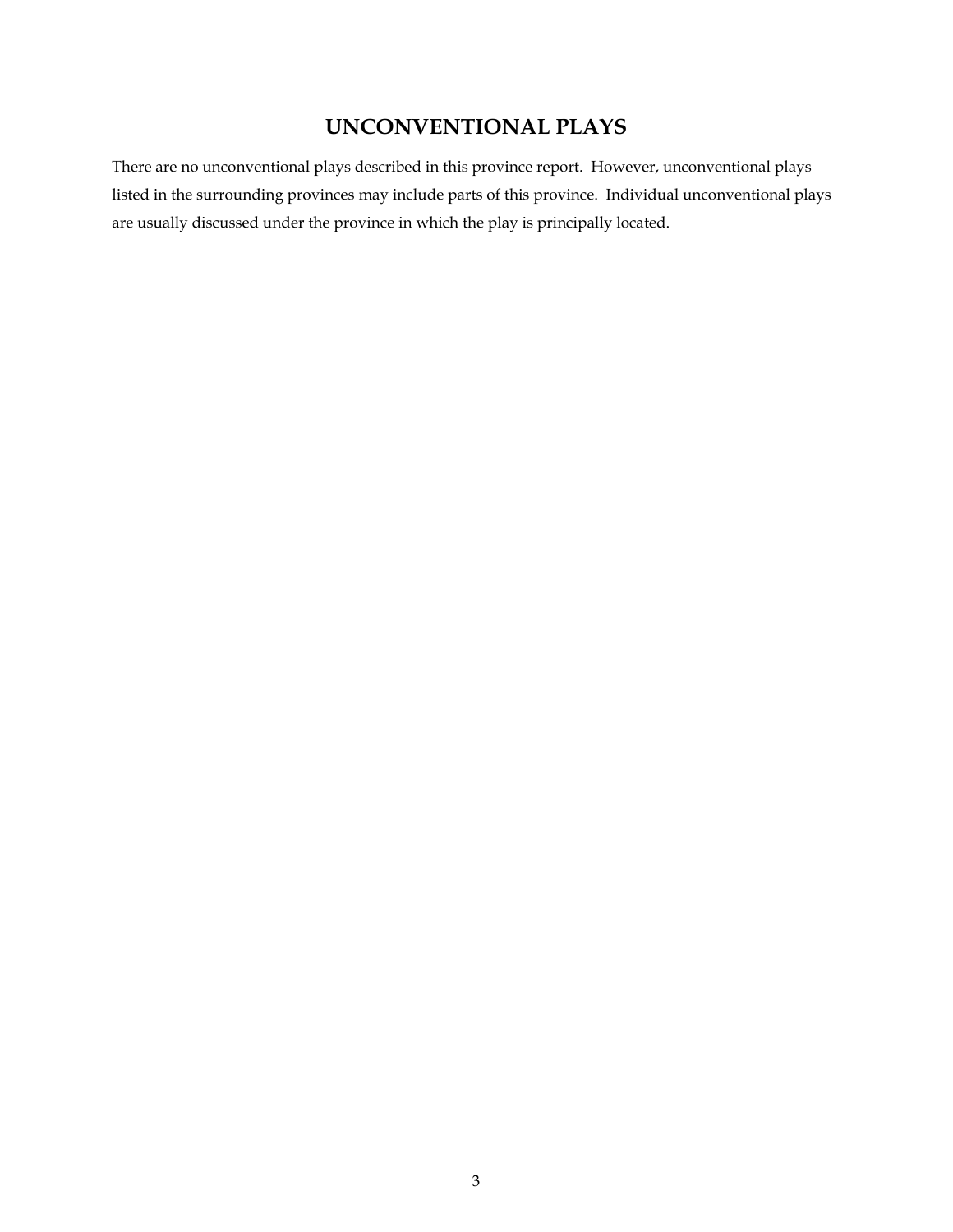#### **REFERENCES**

- Comer, J.B., 1991, Stratigraphic analysis of the Upper Devonian Woodford Formation, Permian Basin, West Texas and Southeastern New Mexico: Report of Investigations No. 201, Texas Bureau of Economic Geology, Austin, p. 1-63.
- Galloway, W.E., Ewing, T.E., Garrett, C.M., Tyler, N., and Bebout, D.G., 1983, Atlas of major Texas oil reservoirs: Austin, University of Texas, Bureau of Economic Geology, p. 1-139.
- Holtz, M.H., Garrett, C.M., and Tremblay, T.A., 1993, Update of atlas of major Texas oil reservoirs data base and atlas of major Texas gas reservoirs data base: Austin, University of Texas, Bureau of Economic Geology, p. 1-14.
- Kosters, E.C., Bebout, D.G., Seni, S.J., Garrett, C.M., Brown, L.F., Hamlin, H.C., Dutton, S.P., Ruppel, S.C., Finley, R.J., and Tyler, N., 1987, Atlas of major Texas gas reservoirs: Austin, University of Texas, Bureau of Economic Geology, p. 1-161.